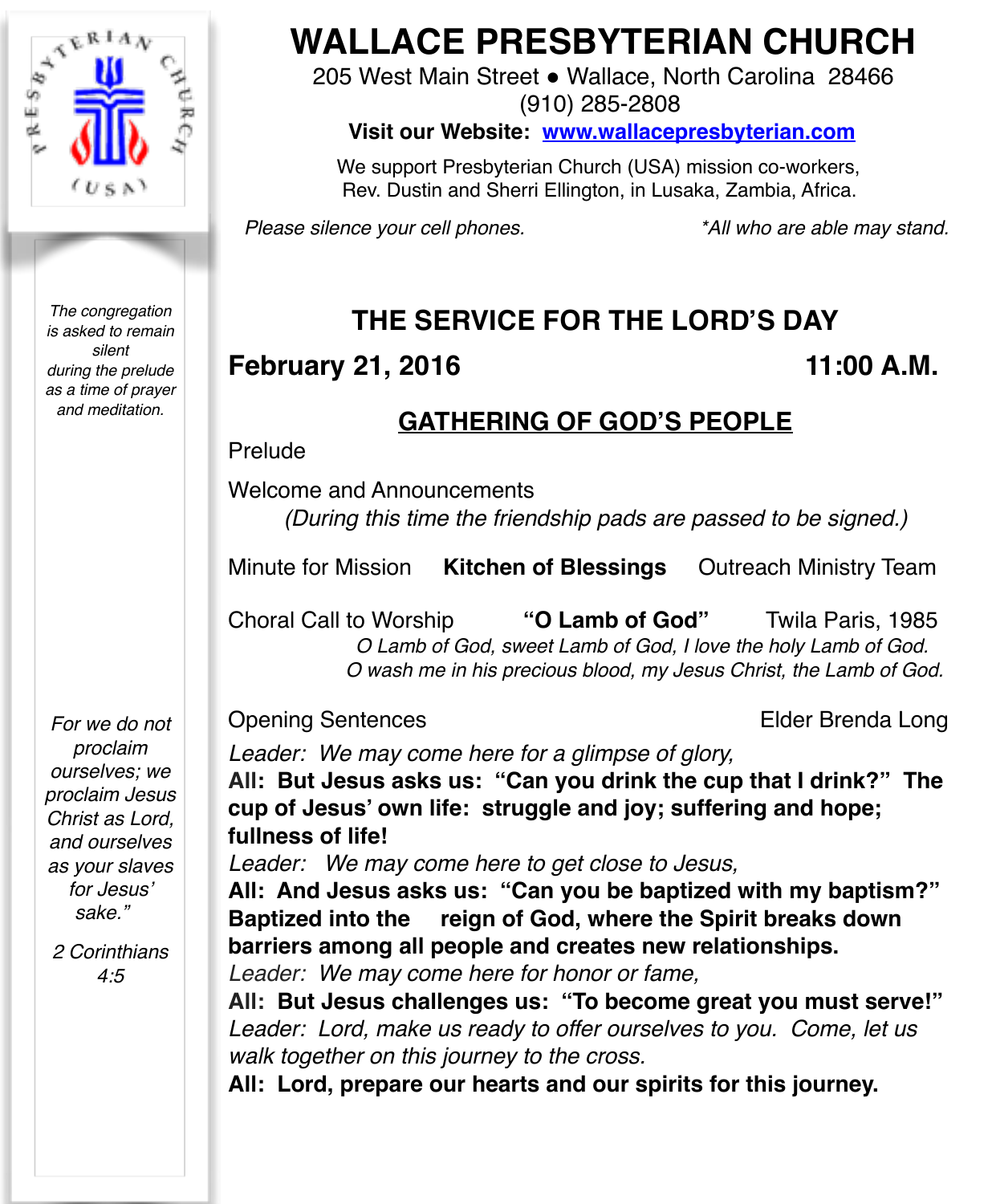#### \*Hymn #753 **"Make Me a Channel of Your Peace"** PRAYER OF ST. FRANCIS

*Today's Prayer of Confession is from the University Presbyterian Church, Tuscaloosa, Alabama.*

\*Unison Prayer of Confession

*Lord Jesus Christ, we expect that you will do what we want, whatever we ask. We want places of honor and all the glory. We want to be great. We want to be first. But you, O Christ, are servant of all. Forgive our brazenness. Forgive our self-importance. Forgive us. Teach us to be humble. Teach us to be more like you. Amen.*

\*Responsive Assurance of Pardon

*Leader: Can a woman forget her nursing child, or show no compassion for the child of her womb?*

**All: Even these may forget, says the Lord, yet I will not forget you. I have inscribed you on the palms of my hands.**

*Leader: Believe the good news of the Gospel:*

**All: In Jesus Christ we are forgiven.**

\*Gloria Patri Hymn #581 *Glory Be to the Father*

#### **PROCLAIMING GOD'S WORD**

Children's Sermon

Anthem **"Lord of the Wind and the Sea"** Lloyd Larson, 2011

*from* "Who Do You Say That I Am?"

*He is the Lord of the wind and the sea. He calmed the storm and He rescued me. He is the Lord of the wind and the sea. He healed the lame, made the blind to see. Jesus the humble carpenter's Son, revealed by God as the Holy One! Servant to all, the strong and the weak, with truth He comes to those who seek. Lord of the wind and the sea. He calmed the storm and He rescued me. He is the Lord of the wind and the sea. He healed the lame, made the blind to see. He turned the water into wine, He raised the dead by God's pow'r divine. On the mountain-side the crowd was fed with a few small fish and some loaves of bread. God so loved the world that He gave His only Son, that all who believe in Him might be won to the Teacher from Galilee. Lord of the wind and the sea.*

#### Prayer for Illumination

*Lord of all, you are the Christ, the Suffering Servant, and the Risen One! As we hear your Word read and proclaimed today, turn to us, rebuke us, and set our minds not on human things but on things divine. Amen.*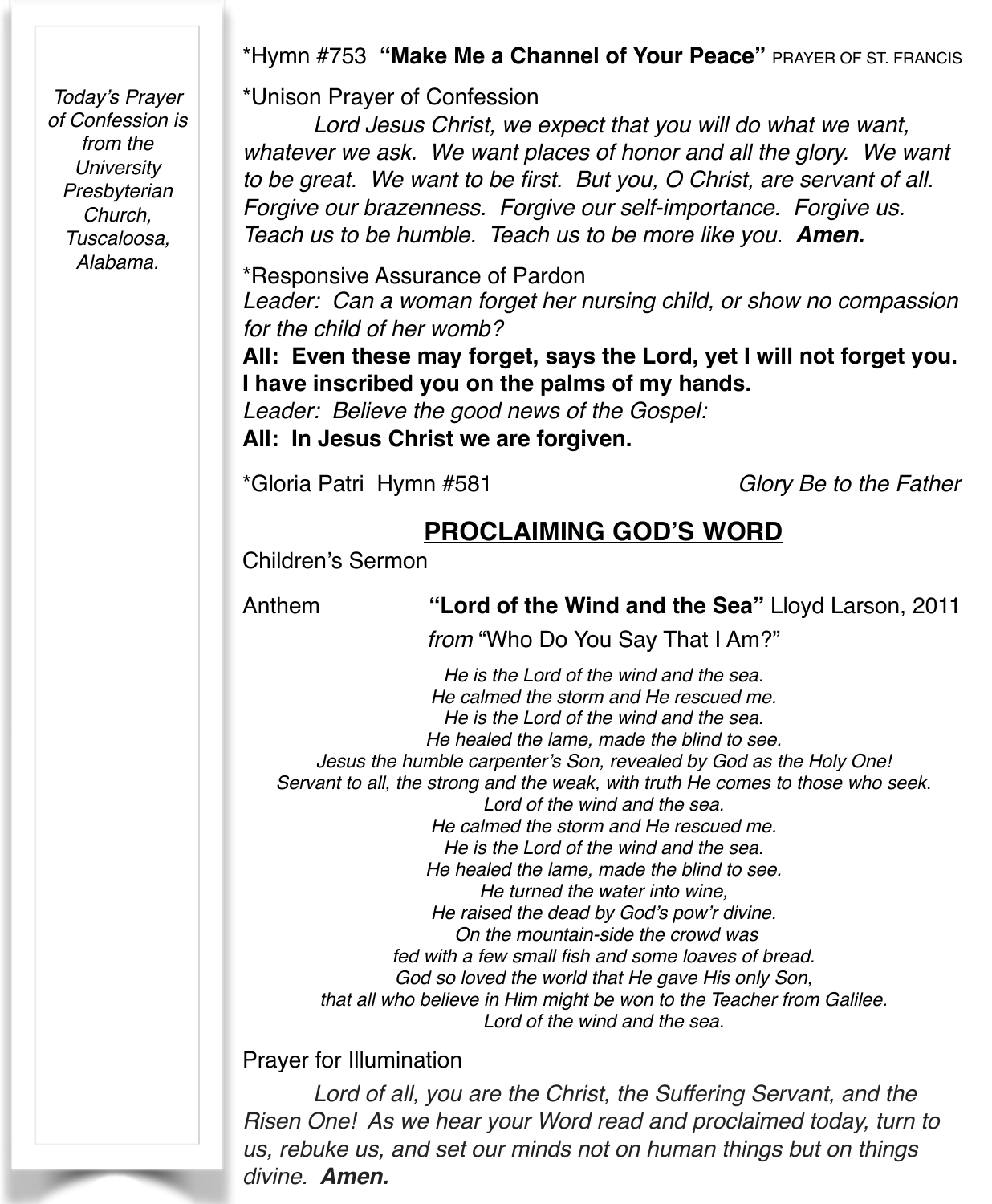*Galatians 5:13-16* +Page 948

\*Hymn #203 **"Jesu, Jesu, Fill Us with Your Love"** CHEREPONI

Gospel Lesson *Mark 10:32-45* +Page 823

Sermon *Who Do You Say That I Am?* Dr. Philip K. Gladden **"Shaky Servants of the Lord"** 

Congregational Response to the Sermon: \*Hymn #207 (*verse 3: ) "***Shadows Lengthen Into Night"**

Pastoral Prayer with The Lord's Prayer

#### **GIVING THANKS TO GOD**

Presentation of Tithes and Offerings

**Offertory** 

\*Doxology and Prayer of Dedication

*Praise God from whom all blessings flow; Praise Him all creatures here below; Praise Him above ye heavenly host; Praise Father, Son, and Holy Ghost. Amen.*

The Affirmation of Faith: Philippians 2:5-11 Let the same mind be in you that was in Christ Jesus, who, though he was in the form of God, did not regard equality with God as something to be exploited, but emptied himself, taking the form of a slave, being born in human likeness. And being found in human form, he humbled himself and became obedient to the point of death  $$ even death on a cross. Therefore God also highly exalted him and gave him the name that is above every name, so that at the name of Jesus every knee should bend, in heaven and on earth and under the earth, and every tongue should confess

*"It is not that I want merely to be called a Christian, but actually to be one. Yes, if I prove to be one, then I can have the name." Ignatius of Antioch (A.D. 35-120)*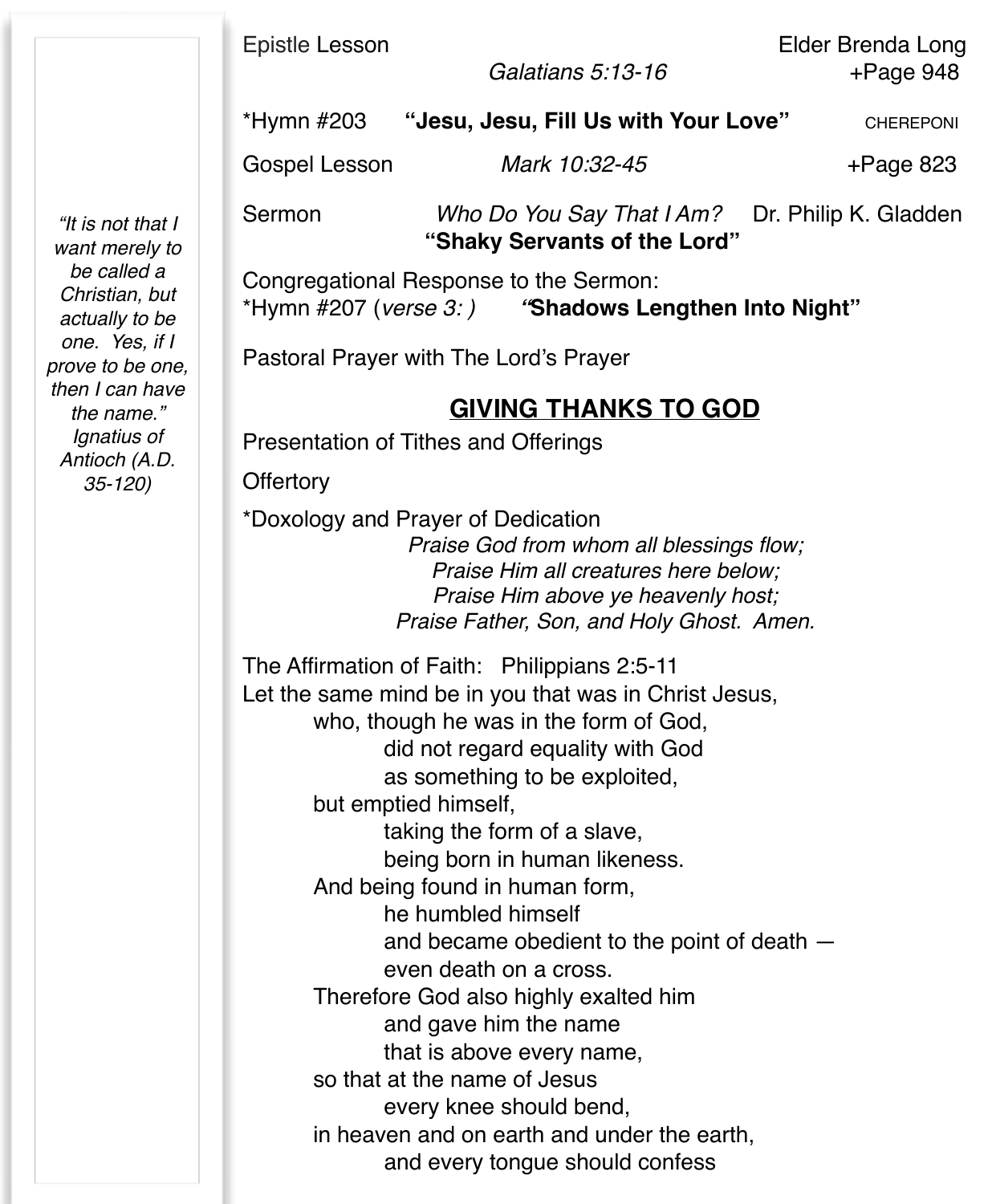that Jesus Christ is Lord, to the glory of God the Father.

\*Hymn #727 **"Will You Let Me Be Your Servant"** KELVINGROVE The Servant Song

**\***Benediction

\*Choral Benediction **"Amen"** Franz Schubert, 1827 *Amen, amen, amen, amen, amen.*

\*Postlude

\*<sup>*All who are able may stand.* +*The page number in the pew Bible.*</sup>



**You are invited to the annual Presbyterian Women Mission & Issues Covered Dish Luncheon and Program Sunday, February 28, 2016 12:15 p.m.**

Mr. Penn Croom, Development Director for Duplin Christian Outreach Ministries in Wallace, will be our mission speaker. DCOM celebrated its 10th anniversary on July 5, 2015. Mr. Croom will update us on how the ministry has grown over the years, the many different services now provided in our community, and how our congregation can continue to support this important outreach to our neighbors.

For more information about Duplin Christian Outreach Ministries, visit the website at [www.duplinchristian.com.](http://www.duplinchristian.com)



*Thank You: I would like to thank the Congregation, Circle groups, and Men of the Church for all the cards, visits, food and especially the prayers during my 12-week battle with lung problems. Also, I would like to thank the Congregational Care Ministry for the beautiful prayer shawl. Words can never express the love and kind deeds that were given to me. Prayers went up, and they came down bountifully! Thank you all and God Bless. Love in Christ, N.H. Carter*

*Jesus said, "But I am among you as one who serves." Luke 22:27*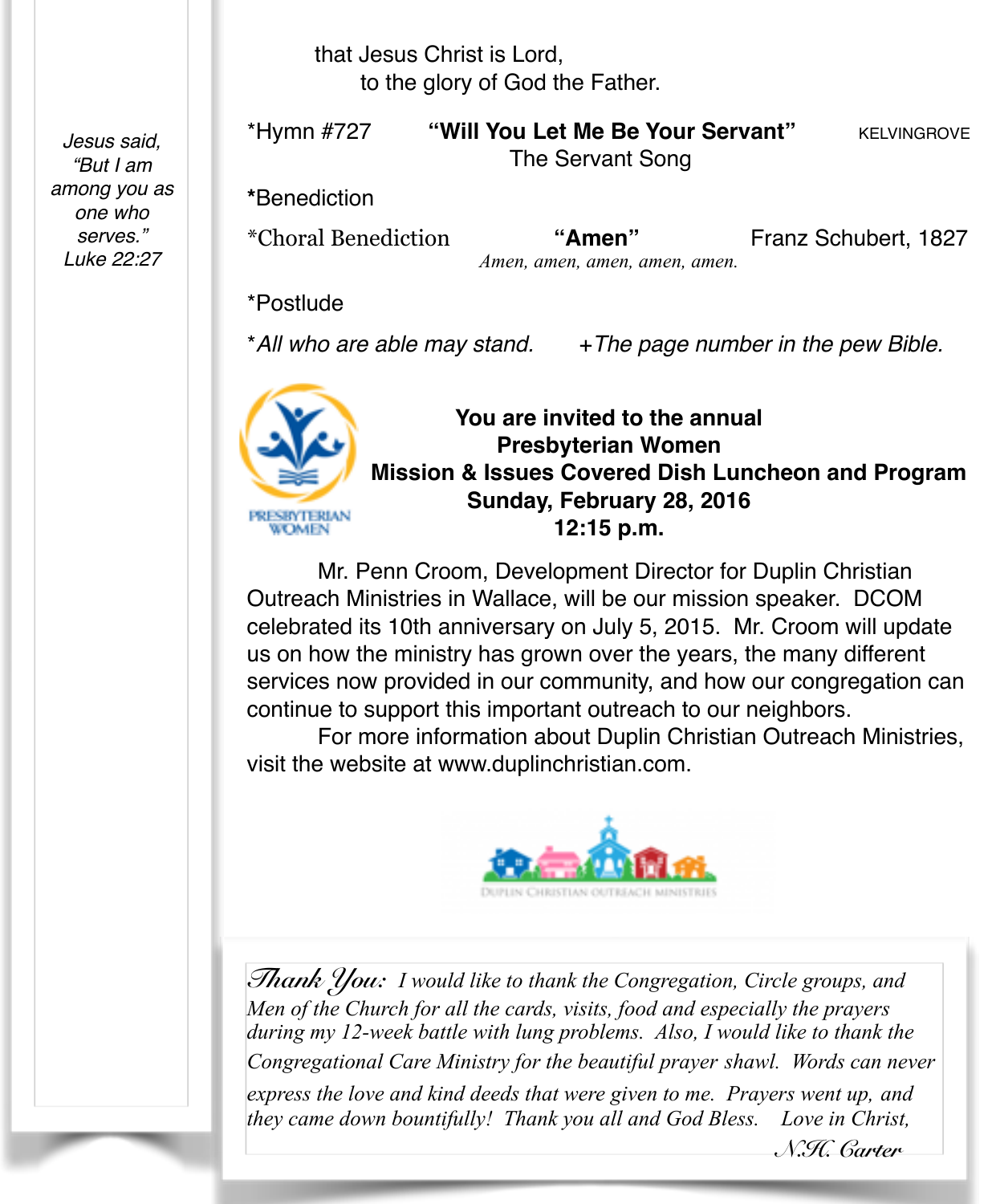## **WEEKLY CALENDAR**

| Sunday, February 21    |              | <b>SECOND SUNDAY OF LENT</b>        |
|------------------------|--------------|-------------------------------------|
|                        | $9:40$ am    | <b>Opening Assembly</b>             |
|                        | 10:00 am     | <b>Sunday School</b>                |
|                        | 11:00 $am$   | Worship                             |
|                        | 5:00-7:00 pm | Youth Fellowship                    |
| Tuesday, February 23   | 6:30 am      | Coffee, Room 304                    |
|                        | 7:00-7:30 am | SonRise Worship, Room 304           |
| Wednesday, February 24 | 10:00 am     | Bible Study, Church Office Building |
| 5:15-7:00 pm           |              | LOGOS!                              |
|                        | $6:00$ pm    | Handbells                           |
|                        | 7:30 pm      | <b>Choir Practice</b>               |

# **NOTES AND ANNOUNCEMENTS**

- " **Please join** the minister for a Bible study on Mark 14:26-31, 66-72 on Wednesday, February 24 at 10:00 a.m. in the Church Office Building.
- **Please consider** providing the Sunday sanctuary flowers. It's a lovely way to honor or memorialize a special person or event. There are many open Sundays available. Contact Cindy Barrow at 285-2561 or [cbarrow28466@yahoo.com](mailto:cbarrow28466@yahoo.com) or Lois Edgerton at 285-2160 or [thomasedgerton@hotmail.com](mailto:thomasedgerton@hotmail.com).
- " **The session of El Divino Verbo Presbyterian Church** in Libertad, Tabasco, Mexico has voted to discontinue the partnership with our congregation. The decision is based on the difficult economic situation in Mexico which makes it hard for our partner congregation to visit here or host us in Tabasco. El Divino Verbo has many mission projects which they need to support in their community. We give thanks to God for twelve years of a meaningful partnership, relationships formed, and meaningful work accomplished together in Jesus Christ.
- " **2016 Vacation Bible School at Camp Kirkwood** will be June 12-16, sponsored by Friends of Kirkwood and area Presbyterian churches. The next planning meeting will be Thursday, February 25 at 6:30 p.m. at the Beulaville Presbyterian Church. Volunteers are needed to serve as group leaders, snack helpers, and Thursday supper coordinator. If you are willing to help, please contact the church office (285-2808) or Phil Gladden [\(drphil@wallacepresbyterian.com](mailto:drphil@wallacepresbyterian.com)).
- " **Sunday, February 28,** we will receive our monthly Feed Our Hungry Children/Backpack Ministry offering.



*The sanctuary flowers are in memory of Doris Krupitzer, mother of Linda Burroughs, and given by the Burroughs family.*